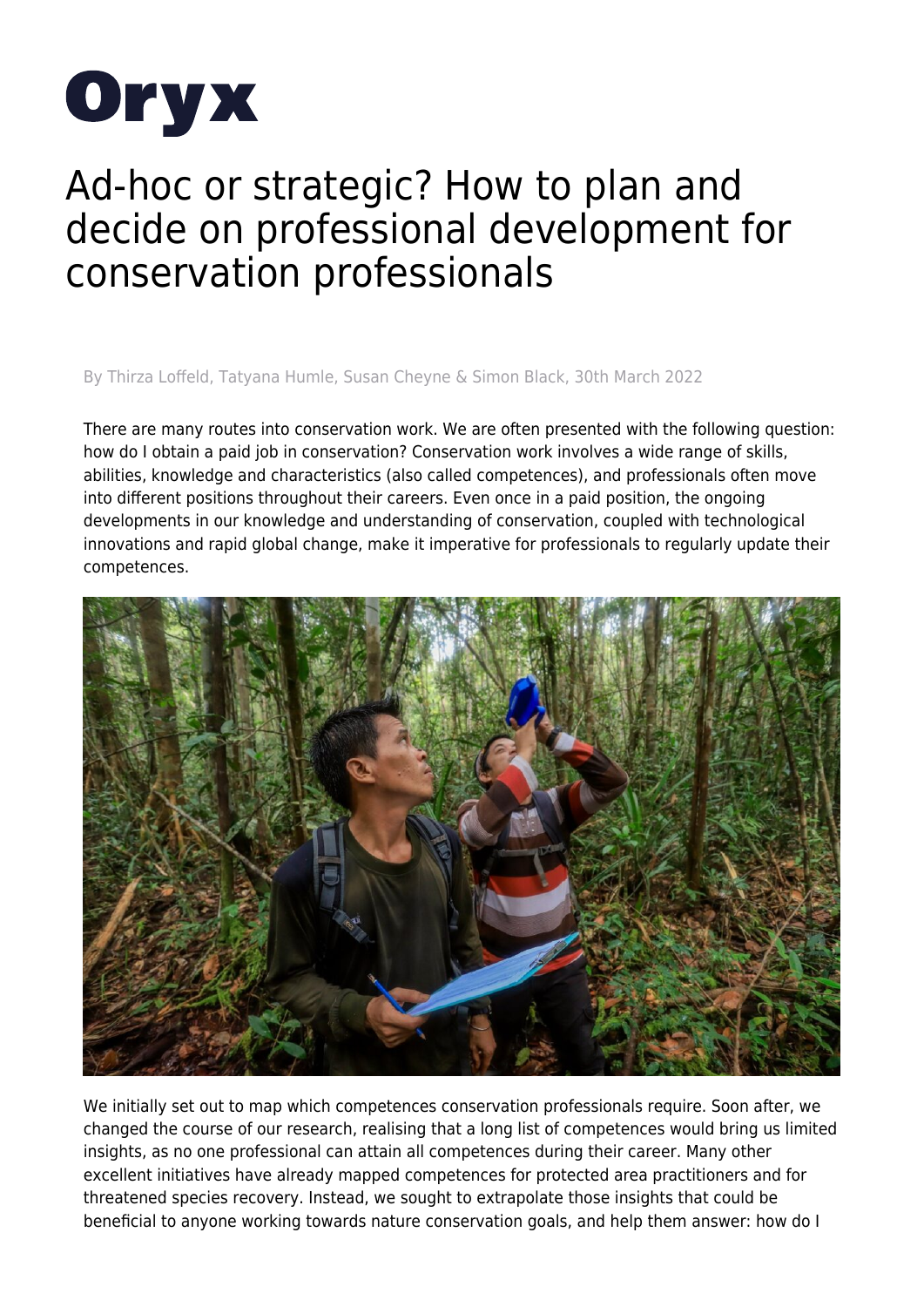(or my organization) plan and decide on which professional development to dedicate my time, effort and money to?

Our [findings](https://doi.org/10.1017/S0030605321000648), summarized in an effectiveness framework (Fig. 1), can help conservationists and organizations assess the quality of existing professional development initiatives and design such initiatives themselves. We used the term professional development to indicate the active process of growth and development an individual undertakes in their professional life across their entire career. It includes a range of approaches, activities and interventions, as well as the surrounding context and available resources that support this process.



Fig 1: Effectiveness framework for professional development, adapted from a framework for education (Campbell et al., 2017). This framework comprises three higher-order themes and seven key components, indicating how higher level components encompass and set prerequisites for effective professional development. This framework is derived from interviews with 22 conservation professionals. Right: Staff training at Borneo Nature Foundation International, Sebangau National Park, Kalimantan, Indonesia. Photo: Susan Cheyne

We conducted in-depth interviews with 22 conservationists of a total of 12 nationalities. They all had professional conservation work experience in high biodiversity countries where capacity and access to resources are limited (in Africa, Latin America and developing regions in Asia). We then examined what made professional development effective in their eyes and thematically analysed responses to identify commonalities (Fig. 1). Our findings revealed that very few of the professional development initiatives that our respondents had experienced or observed were data-driven and evidence-informed. Some even referred to these initiatives as tick box exercises with little or no follow up to check whether participants had actually learned anything. Our study contributes to building an evidence base to inform current and future professional development initiatives.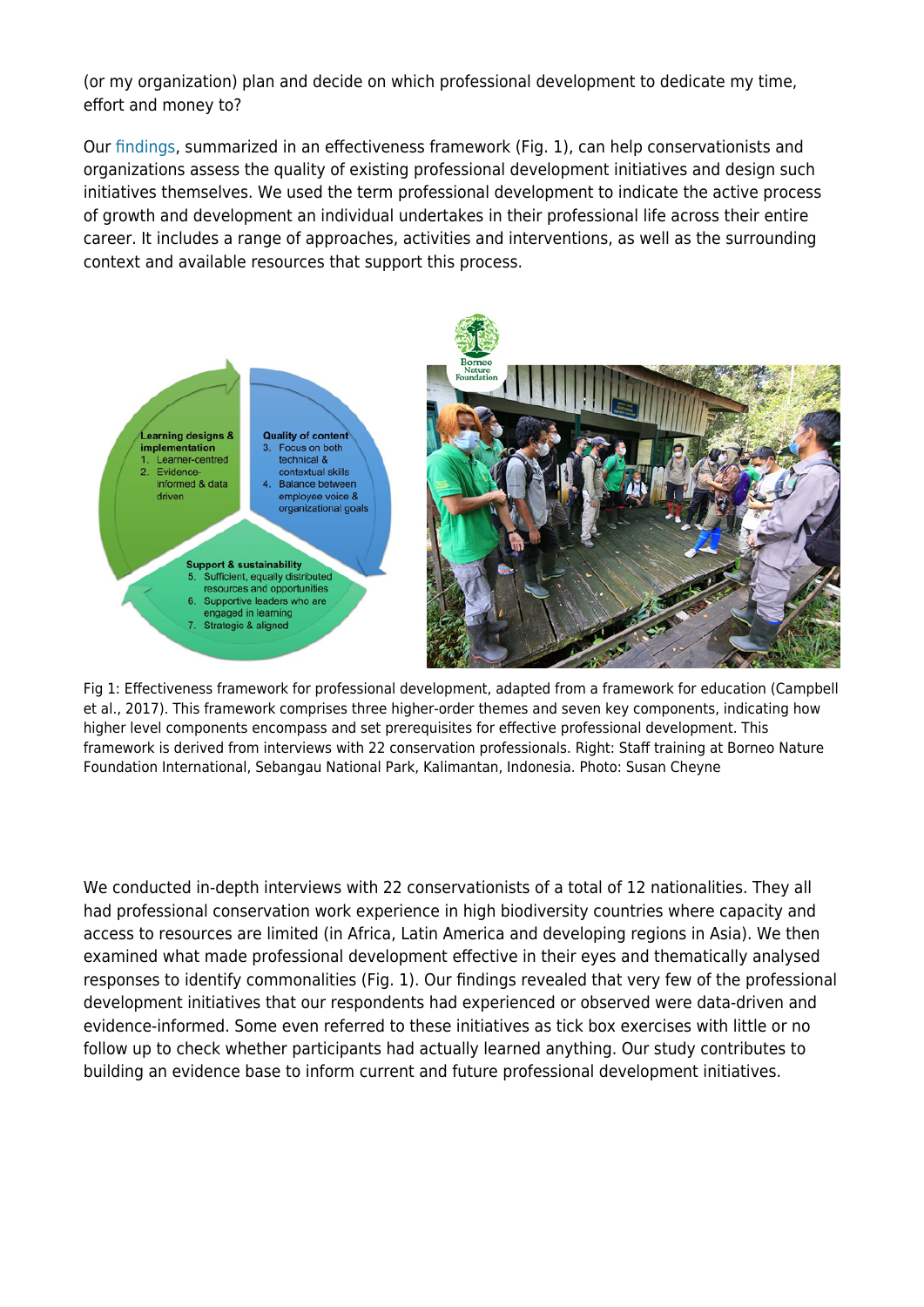

Training in genetic sampling of chimpanzee faeces for DNA analysis, and GPS, for young primatologists, all recent university graduates, by a national NGO, Guinée Ecologie, in Guinea, West Africa. Photos: Tatyana Humle

Lifelong learning is not a luxury when working in nature conservation: it is a necessity. There are opportunities that are available to conservation professionals. These, however, may not reach everyone in our global conservation workforce, especially those working in remote areas or in isolation, with limited means to connect with other experts. We argue that in our conservation workforce we should create and support a learner's agency, and provide equal and inclusive opportunities and access to professional development, so that all who work towards nature conservation goals can perform their job to the best of their abilities whilst progressing in their desired career.

As one of our respondents shared, "Standardize evaluations to whatever extent is possible. Because otherwise we are spending all of our time tweaking, when we could be spending all of our time expanding our reach. So I think that that's very important and I think we need to share relentlessly."

Help us distribute our findings across the global conservation workforce by sharing this open access research with your networks.

The article [Professional development in conservation: an effectiveness framework](https://doi.org/10.1017/S0030605321000648) is available in Oryx—The International Journal of Conservation.